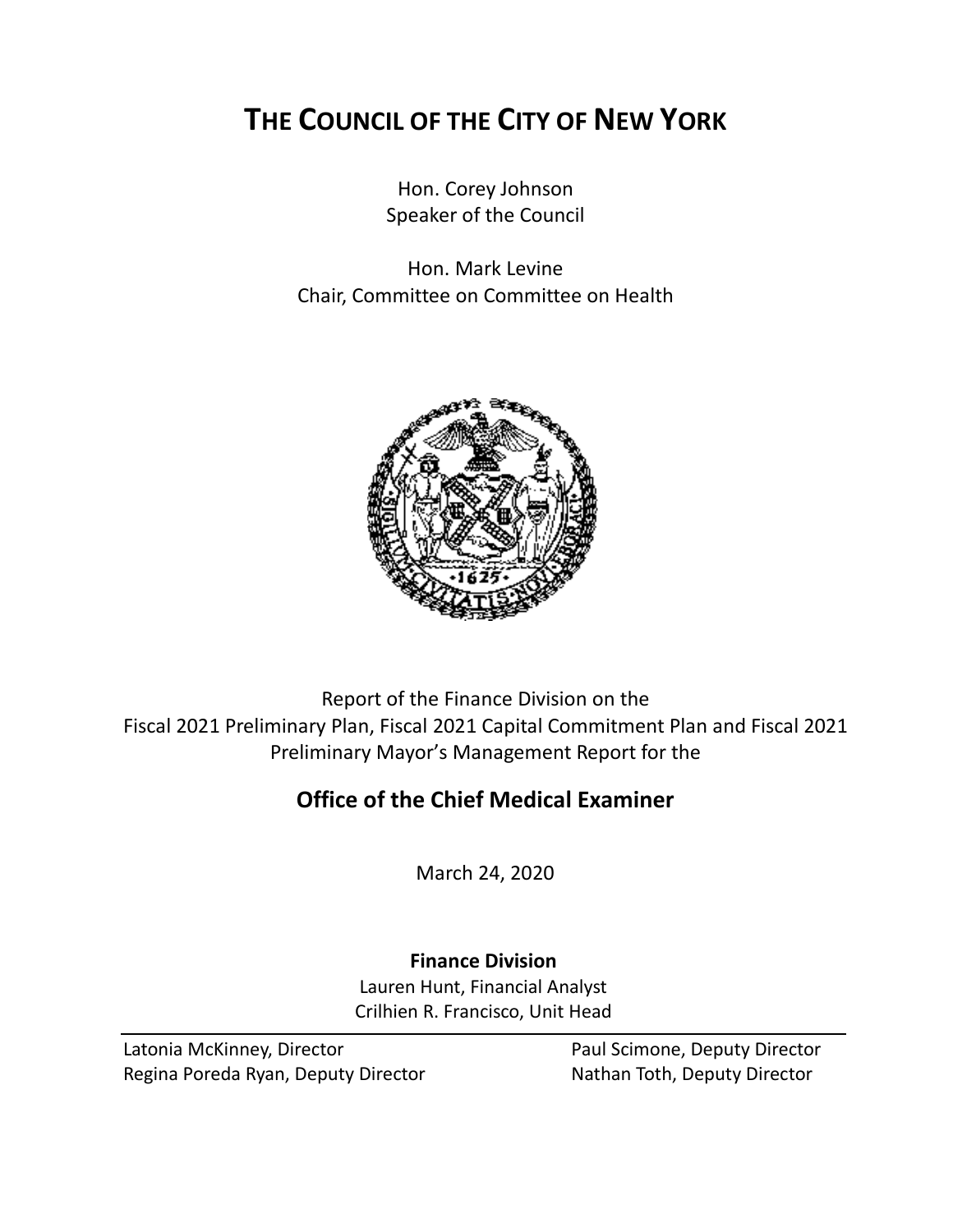## **Table of Contents**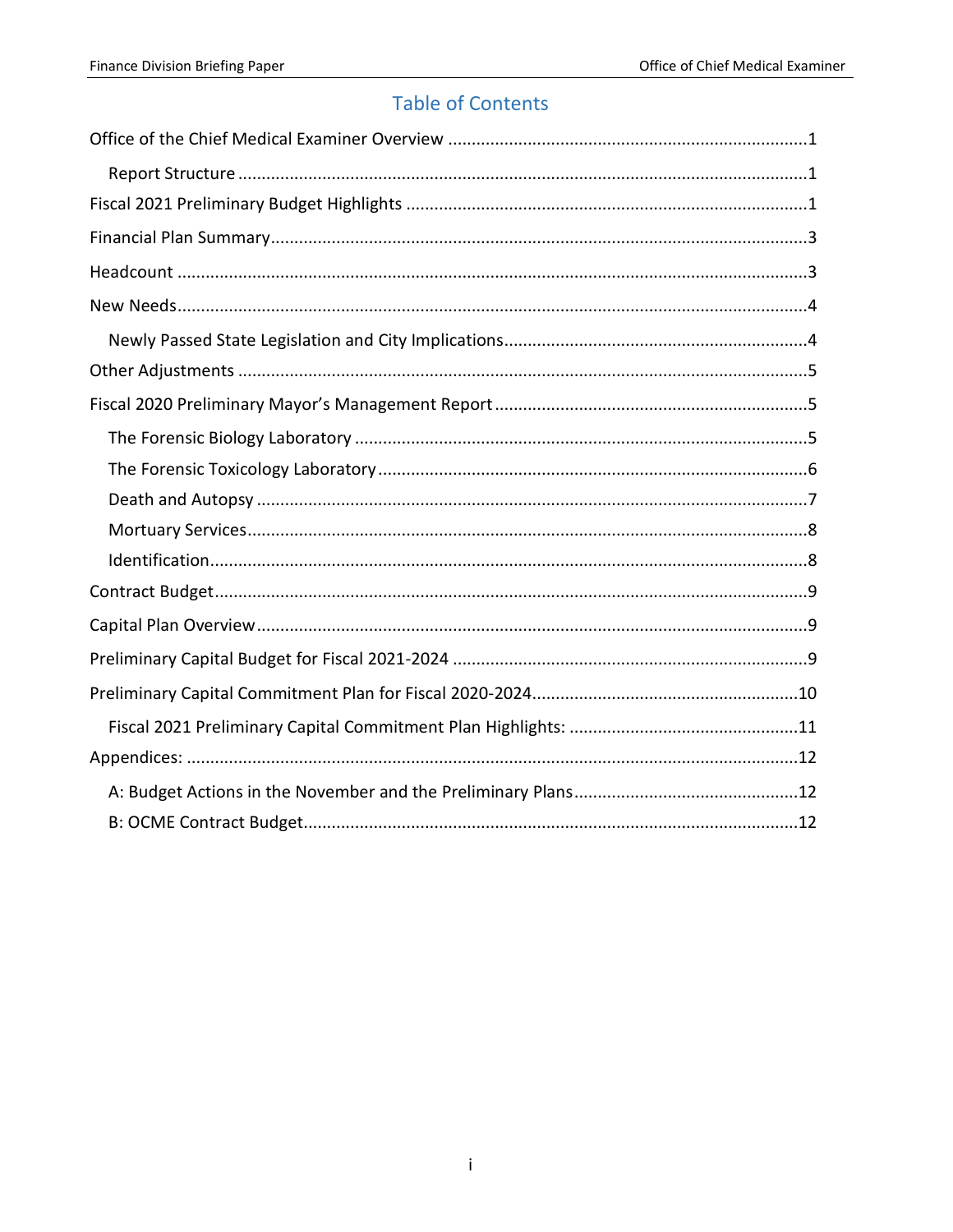## <span id="page-2-0"></span>Office of the Chief Medical Examiner Overview

The New York City Office of the Chief Medical Examiner (OCME or the Office) conducts independent investigations using advanced forensic science in the service of families, communities, and the criminal justice system. The Office's work provides answers for those affected by sudden and traumatic loss and helps to protect public health. OCME experts investigate approximately 8,500 deaths per year in New York City and test tens of thousands of items of evidence in the OCME laboratories. These results inform legal proceedings, shape public health policy, and help families settle their affairs.

With more than 700 employees working throughout the five boroughs, OCME constitutes the largest medical examiner's office in the United States and operates the only molecular genetics laboratory housed in a medical examiner's office in the country. The Office's DNA crime laboratory remains the largest such public laboratory in the world, testing physical evidence from criminal cases in the City. OCME also maintains a specialized mass fatality management team that regularly shares its expertise in responding to disasters with other jurisdictions.

The Office maintains jurisdiction over the Repository at the World Trade Center Memorial. The Repository lies within the structure of the National September 11 Memorial complex and is accessed, operated, and maintained solely by OCME. Under the professional auspices of the Office, the Repository provides a dignified and reverential setting for victim remains to repose, temporarily or in perpetuity, as the identification work continues.

Regarding the authority and responsibilities of the Office, OCME investigates all deaths of persons in NYC occurring from criminal violence, by accident, by suicide, suddenly when in apparent health, or in any unusual or suspicious manner. OCME also reviews all applications for a permit to cremate the body of any person who dies in NYC. In addition, OCME serves as the mortuary for the City, with a legal mandate to take custody of all unidentified and unclaimed remains in the five boroughs.

#### <span id="page-2-1"></span>Report Structure

This report reviews the Office of the Chief Medical Examiner's \$87 million Fiscal 2021 Preliminary Budget. The report provides highlights of the Fiscal 2021 Preliminary Budget, a financial summary, the Fiscal 2020 Preliminary Mayor's Management Report, and an analysis of OCME capital projects in DOHMH's Preliminary Commitment Plan for Fiscal 2020-2024.

### <span id="page-2-2"></span>Fiscal 2021 Preliminary Budget Highlights

OCME Fiscal 2021 Preliminary Budget totals \$87 million, including \$69.2 million for Personal Services (PS) to support 768 full time employees and \$17.8 million for Other Than Personal Services (OTPS).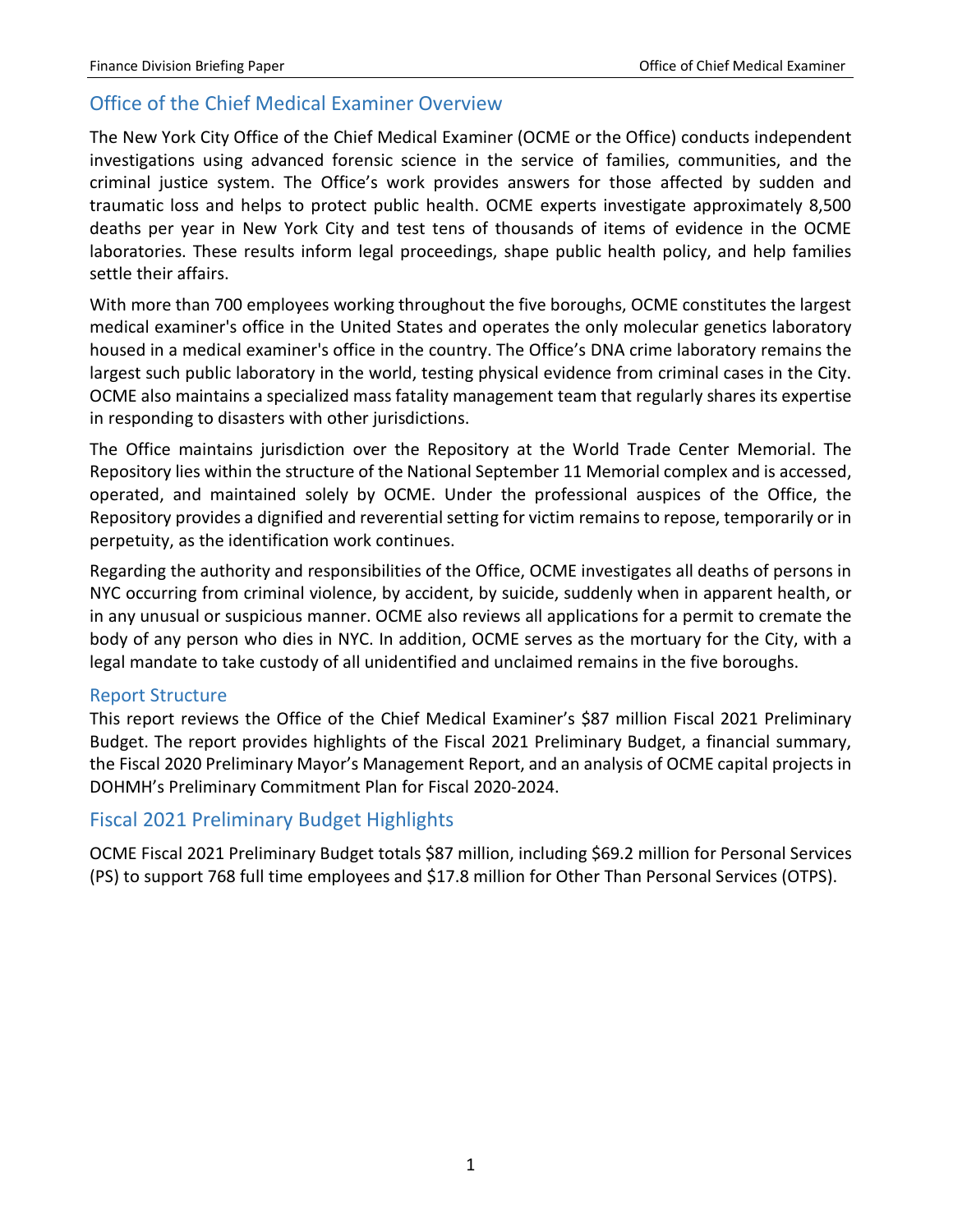

#### **Figure 1: Agency Budget Overview: PS vs. OTPS**

#### **Highlights of OCME's Fiscal 2021 Preliminary Plan**

- **New Needs.** Since the Fiscal 2020 Adopted Budget, OCME has identified \$3.5 million in new needs for Fiscal 2020 and \$2.9 million in new needs for Fiscal 2021 for Criminal Justice Reform.
- **Preliminary Mayor's Management Report (PMMR) Highlights.** Notable performance metrics reported by the Department of OCME in the 2020 PMMR include the following.
	- $\checkmark$  Processes necessary to certify deaths falling within the agency's jurisdiction;
	- $\checkmark$  Mortuary services to the City;
	- $\checkmark$  Response to disasters and emergencies when fatalities are involved; and
	- $\checkmark$  Services to the City for forensic purposes.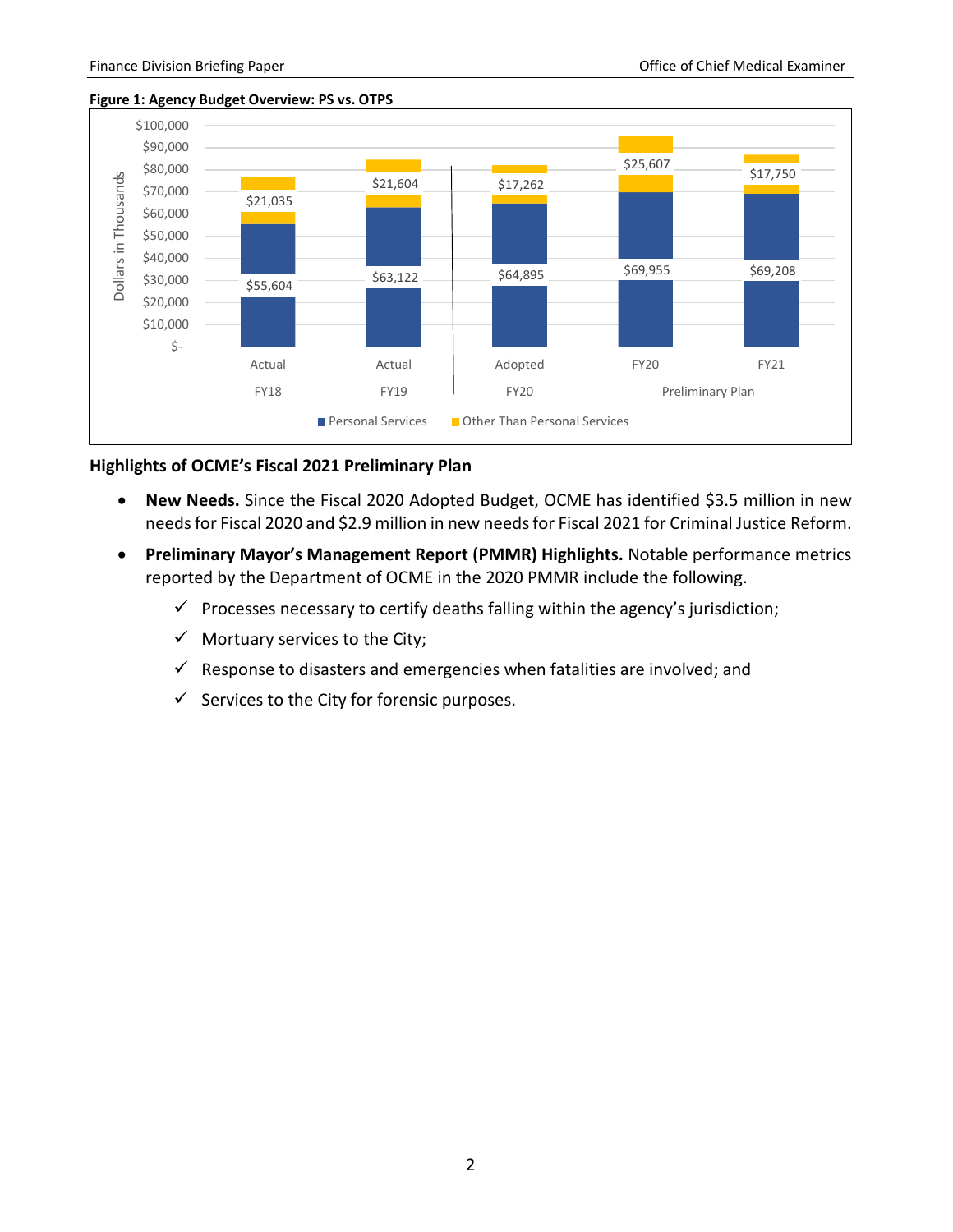## <span id="page-4-0"></span>Financial Plan Summary

#### **Table 1: OCME** Financial Summary

|                                        | <b>FY18</b> | <b>FY19</b> | <b>FY20</b> | <b>Preliminary Plan</b> |             | *Difference      |
|----------------------------------------|-------------|-------------|-------------|-------------------------|-------------|------------------|
| <b>Dollars in Thousands</b>            | Actual      | Actual      | Adopted     | <b>FY20</b>             | <b>FY21</b> | <b>FY20-FY21</b> |
| <b>Spending</b>                        |             |             |             |                         |             |                  |
| <b>Personal Services</b>               | \$55,604    | \$63,122    | \$64,895    | \$69,955                | \$69,208    | \$4,313          |
| <b>Other Than Personal Services</b>    | 21,035      | 21,604      | 17,262      | 25,607                  | 17,750      | 488              |
| <b>TOTAL</b>                           | \$76,638    | \$84,726    | \$82,157    | \$95,562                | \$86,958    | \$4,801          |
| <b>Personal Services</b>               |             |             |             |                         |             |                  |
| <b>Additional Gross Pay</b>            | 2,550       | 3,591       | 1,447       | 1,451                   | 1,447       | $\Omega$         |
| <b>Full-Time Salaried - Civilian</b>   | 46,725      | 52,191      | 58,526      | 62,525                  | 62,686      | 4,160            |
| <b>Other Salaried &amp; Unsalaried</b> | 197         | 227         | 104         | 104                     | 105         | 1                |
| Overtime - Civilian                    | 5,844       | 6,708       | 2,467       | 2,600                   | 2,467       | 0                |
| Amount to be Scheduled                 | 0           | 0           | 2,180       | 2,180                   | 2,342       | 162              |
| <b>Fridge Benefits</b>                 | 287         | 405         | 170         | 1,095                   | 160         | (10)             |
| <b>SUBTOTAL</b>                        | \$55,604    | \$63,122    | \$64,895    | \$69,955                | \$69,208    | \$4,313          |
| <b>Other Than Personal Services</b>    |             |             |             |                         |             |                  |
| <b>Contractual Services</b>            | 6,577       | 6,681       | 4,879       | 9,414                   | 4,832       | (47)             |
| Fixed & Misc. Charges                  | 41          | 15          | 8           | 53                      | 8           | $\Omega$         |
| Other Services & Charges               | 7,640       | 7,510       | 6,242       | 6,879                   | 6,230       | (12)             |
| Property & Equipment                   | 925         | 874         | 409         | 1,997                   | 808         | 398              |
| <b>Supplies &amp; Materials</b>        | 5,852       | 6,524       | 5,724       | 7,263                   | 5,873       | 149              |
| <b>SUBTOTAL</b>                        | \$21,035    | \$21,604    | \$17,262    | \$25,607                | \$17,750    | \$488            |
| <b>TOTAL</b>                           | \$76,638    | \$84,726    | \$82,157    | \$95,562                | \$86,958    | \$4,801          |
| <b>Funding</b>                         |             |             |             |                         |             |                  |
| <b>City Funds</b>                      |             |             | 81,840      | 86,185                  | 86,958      | 5,117            |
| <b>Other Categorical</b>               |             |             | 0           | 466                     | 0           | 0                |
| <b>State</b>                           |             |             | 0           | 3,143                   | 0           | 0                |
| Federal - Other                        |             |             | 317         | 5,760                   | 0           | (316)            |
| Intra City                             |             |             | 0           | 8                       | 0           | 0                |
| <b>TOTAL</b>                           | \$76,638    | \$84,726    | \$82,157    | \$95,562                | \$86,958    | \$4,801          |
| <b>Budgeted Headcount</b>              |             |             |             |                         |             |                  |
| <b>Full-Time Positions - Civilian</b>  | 637         | 670         | 739         | 790                     | 768         | 29               |
| <b>TOTAL</b>                           | 637         | 670         | 739         | 790                     | 768         | 29               |

*\*The difference of Fiscal 2020 Adopted Budget compared to Fiscal 2021 Preliminary Budget.*

The Office of the Chief Medical Examiner's Fiscal 2021 Preliminary Budget is \$87 million, which is \$4.8 million or nearly six percent more than the Fiscal 2020 Adopted Budget of \$82.2 million. OCME is 5.2 percent of the total DOHMH budget.

#### <span id="page-4-1"></span>Headcount

The Office's Fiscal 2021 Preliminary Budget supports 768 full-time positions across its 32 divisions. OCME's Fiscal 2021-budgeted headcount is 29 or four percent more than the Fiscal 2020 headcount of 739. As of January 2020, the Office was operating with a ten percent staff vacancy rate.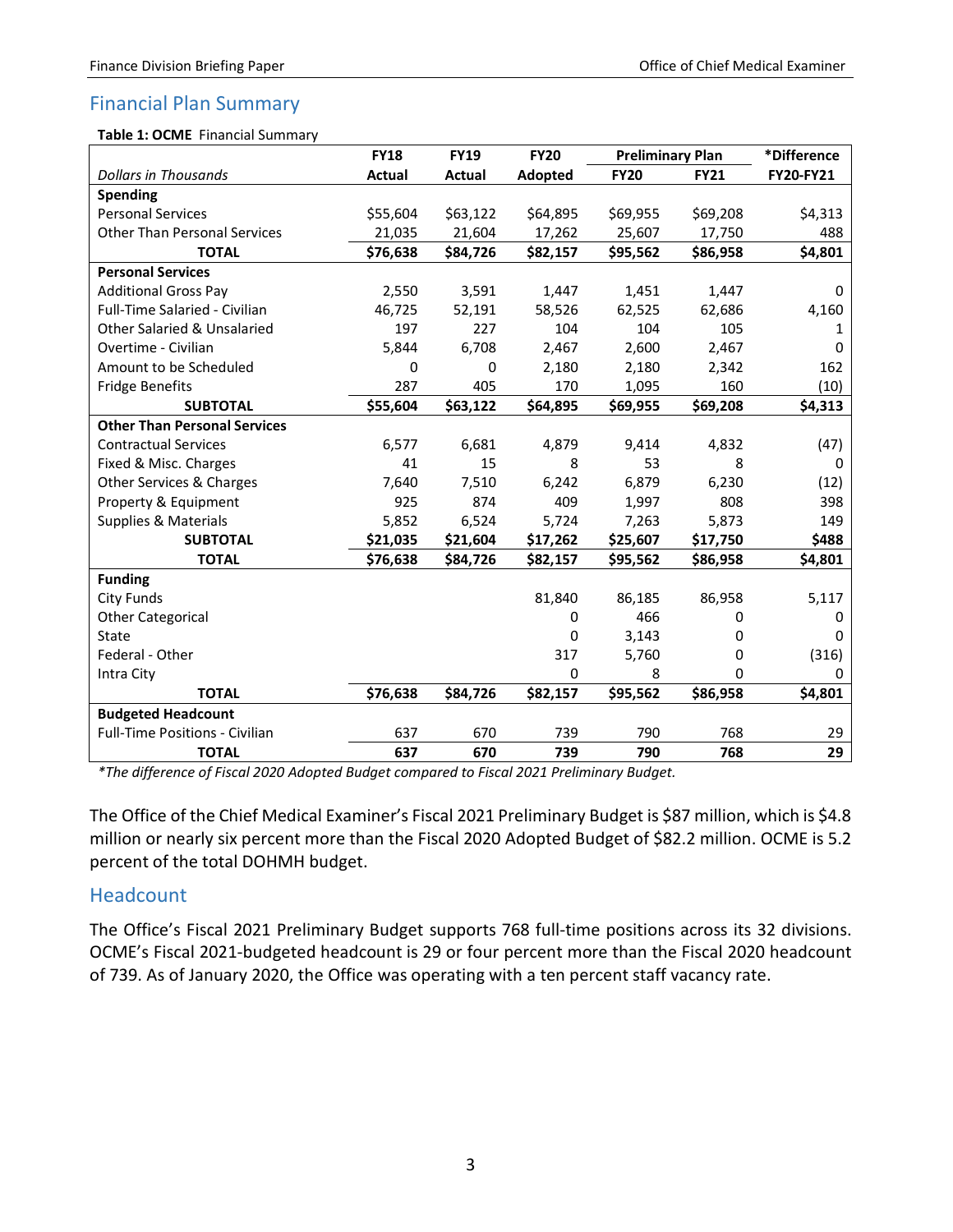#### **Figure 2: OCME Budgeted and Actual Headcount, FY20**



*\*Actuals as of January 2020*

The Forensic Biology Division is the agency's largest with 225 budgeted positions, which comprise 29.3 percent of the Office's entire staff. In Fiscal 2021, headcount increases to 768 positions.



#### **Figure 3: OCME Spending and Headcount**

#### <span id="page-5-0"></span>New Needs

The Fiscal 2021 Preliminary Plan included no new expense funding for OCME in Fiscal 2020 or Fiscal 2021. In the November 2019 Plan, OCME received \$3.5 million in Fiscal 2020 and \$2.9 million in Fiscal 2021 for the implementation of the state's new discovery reform laws.

#### <span id="page-5-1"></span>Newly Passed State Legislation and City Implications

The November 2019 Plan added baseline funding of \$75.2 million in Fiscal 2020 and approximately \$70 million in the outyears to support a total of 1,023 new positions related to discovery and bail reform. The State's 2019-2020 Adopted budget passed this legislation without State funding, as such, the City made investments to support the execution of the State criminal justice reforms. Discovery reform accelerates the discovery timeline, requiring the prosecution to disclose all relevant evidence, automatically, within 15 days of arraignment for every case. Bail reform eliminates money bail and pretrial detention in almost all misdemeanor and nonviolent felony cases. Each took effect in January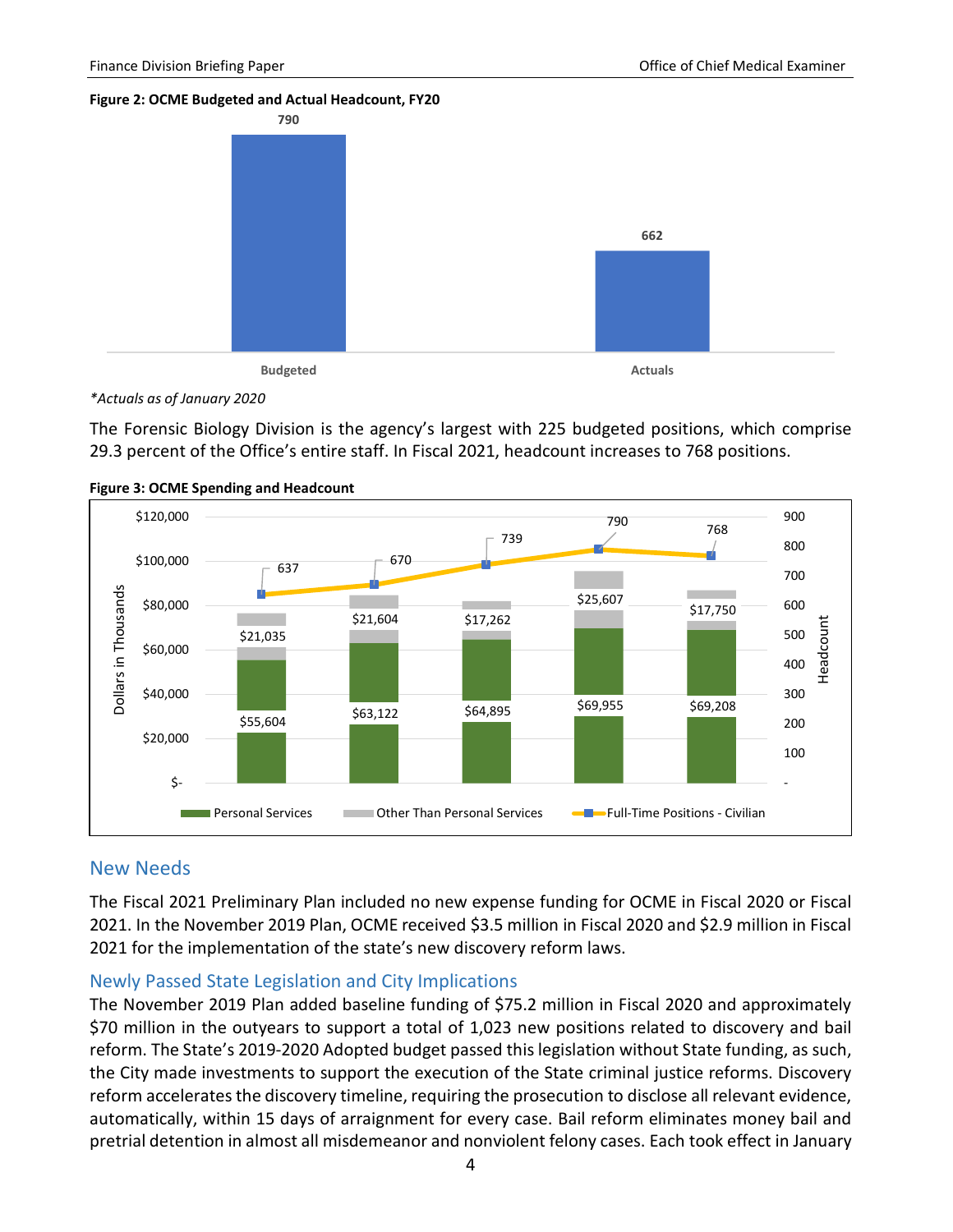2020. The table below shows the various City Agencies impacted, the City investments made in Fiscal 2020 and the outyears, as well as budgeted headcount.

| 2020 State Criminal Justice Reform Investments Across Agencies |              |       |              |       |  |  |  |  |
|----------------------------------------------------------------|--------------|-------|--------------|-------|--|--|--|--|
| <b>Agency</b>                                                  | <b>FY20</b>  | HС    | <b>FY21</b>  | HС    |  |  |  |  |
| <b>District Attorneys</b>                                      | \$35,856,000 | 729   | \$35,387,000 | 729   |  |  |  |  |
| <b>NYPD</b>                                                    | 24,731,030   | 250   | 20,696,460   | 250   |  |  |  |  |
| Law Department                                                 | 328,438      | 8     | 487,488      | 8     |  |  |  |  |
| <b>FDNY</b>                                                    | 537,945      | 9     | 856,780      | 10    |  |  |  |  |
| <b>DOHMH</b>                                                   | 3,519,693    | 27    | 2,897,224    | 27    |  |  |  |  |
| MOCJ Contracts*                                                | **786,000    | 0     | **786,000    | 0     |  |  |  |  |
| Public Defenders*                                              | 9,518,000    | 0     | 9,375,000    |       |  |  |  |  |
| <b>TOTAL</b>                                                   | \$75,277,106 | 1,023 | \$70,485,952 | 1,024 |  |  |  |  |

\*Contracted headcount is not reflected in the Financial Plan

\*\* Supports MOCJ's contract with Criminal Justice Agency (CJA)

Funding was added to increase headcount by 27 positions and procure software to collect and distribute data in an automated secure way to the district attorney's offices. The additional funds are a direct result of the changes to the Discovery Reform laws enacted as part of the Executive State Budget for Fiscal 2019-2020. Changes in discovery reform, which now require that prosecutors to disclose their evidence to the defense earlier in case proceedings, went into effect on January 1, 2020. The change requires OCME to turn over all notes and records for every criminal case. In addition, the name, business address, curriculum vitae, publications and 10 years of proficiency test records must be provided to the city prosecutor's offices upon request.

#### <span id="page-6-0"></span>Other Adjustments

The Fiscal 2021 Preliminary plan for OCME includes a few minor adjustments to the budget. The headcount for the Aid to Lab- DNA increased by 10 criminalists and Homeland Security headcount increased by four, consisting of a Community Coordinator, Criminalist IV, Computer Systems Manager, and Supervisor Motor Transportation. In addition, the Homeland Security Grant required a minor reduction of \$115,256 to address the prior year's accruals.

### <span id="page-6-1"></span>Fiscal 2020 Preliminary Mayor's Management Report

The Preliminary Mayor's Management Report (PMMR) for Fiscal 2020 evaluates the ability of the Office to (1) perform the processes necessary to certify deaths falling within the agency's jurisdiction; (2) provide mortuary services to the City; (3) respond to disasters and emergencies when fatalities are involved; and (4) provide services to the city for forensic purposes. In this section, key indicators from each goal will be discussed.

#### <span id="page-6-2"></span>The Forensic Biology Laboratory

The Office, tasked with providing services to the City for forensic purposes, strives to provide timely and accurate laboratory services for criminal justice purposes. OCME's Department of Forensic Biology operates the largest public DNA crime laboratory in the world, with more than 160 forensic DNA scientists. The Forensic Biology Laboratory performs serology and DNA testing on physical evidence from criminal cases within NYC. It tests approximately 40,000 items of evidence each year from nearly every category of crime, including homicide, sexual assault, felony assault, robbery, burglary, hate crimes, and weapons possession. The Laboratory also performs testing associated with missing persons, unidentified remains, and the ongoing effort to identify World Trade Center victims.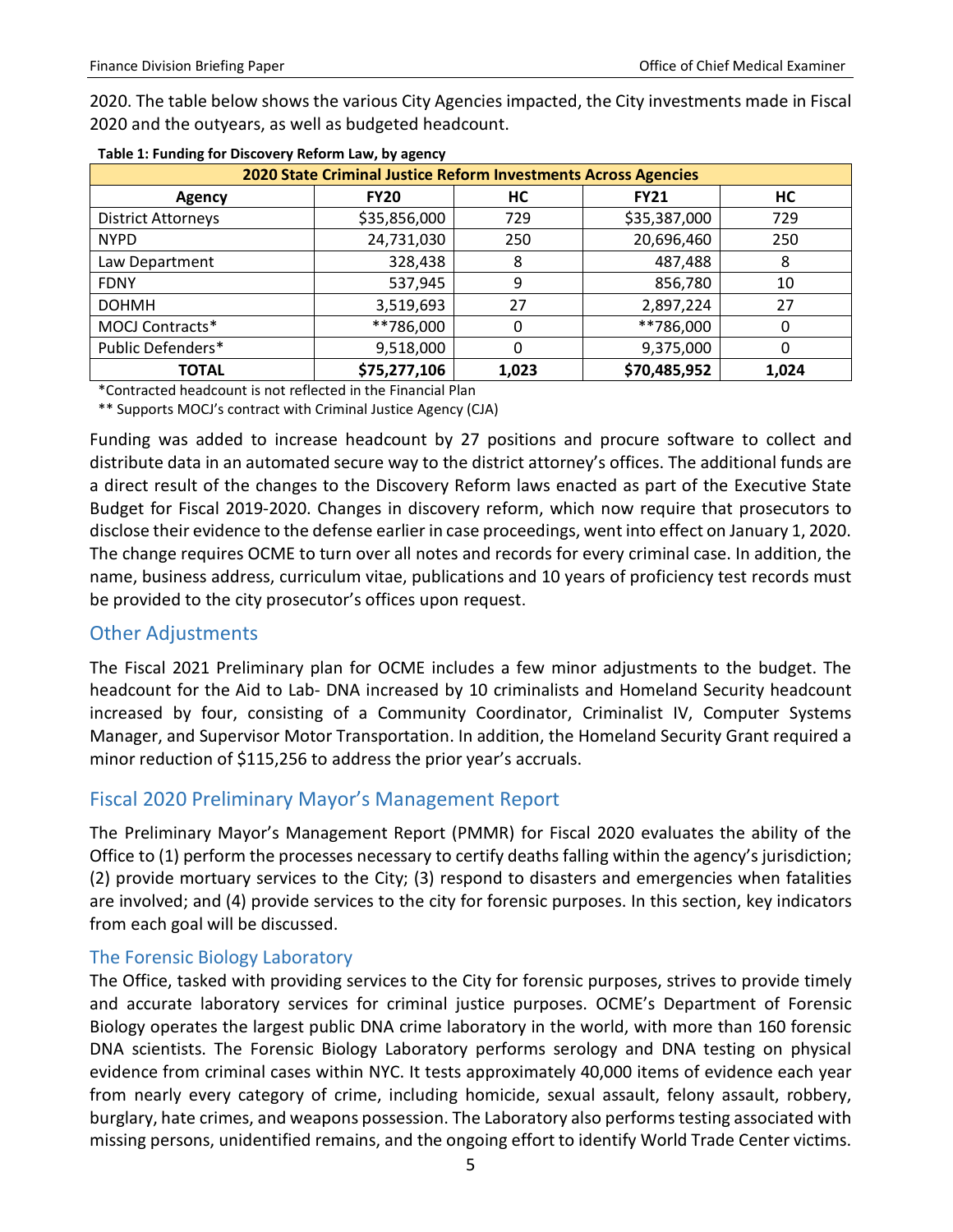The median time to complete analysis of a DNA case decreased to 59 days in Fiscal 2019, a decrease of 10 days when compared to Fiscal 2018. In the first four months of Fiscal 2020, the Laboratory decreased the number of days from 49 to 34. The decrease is due to the significant drop in completion time of property crimes cases from 196 to 35 days. According to the PMMR, the decrease is due to the ongoing Lean Six Sigma improvement program and new staff hired in the previous few years being full trained.

|                                                                                                | Actual      |             |             | Target      |             | 4-Month Actual |             |
|------------------------------------------------------------------------------------------------|-------------|-------------|-------------|-------------|-------------|----------------|-------------|
| <b>Performance Indicators</b>                                                                  | <b>FY17</b> | <b>FY18</b> | <b>FY19</b> | <b>FY20</b> | <b>FY21</b> | <b>FY19</b>    | <b>FY20</b> |
| Median days to complete analysis of a DNA case                                                 | 53          | 69          | 59          | 60          | 60          | 49             | 34          |
| Median time to complete DNA homicide cases, from<br>evidence submission to report (days)       | 44          | 38          | 47          | 45          | 45          | 30             | 33          |
| Median time to complete DNA sexual assault cases,<br>from evidence submission to report (days) | 36          | 40          | 32          | 45          | 45          | 27             | 28          |
| Median time to complete DNA property crime cases,<br>from evidence submission to report (days) | 63          | 172         | 149         | 120         | 120         | 196            | 35          |
| DNA matches with profiles in database                                                          | 8.719       | 8.766       | 11,042      | 3,525       | $\ast$      | $\ast$         | 2,668       |

The chart below shows the median time to complete DNA cases from Fiscal 2017 to Fiscal 2019 actuals compared to the Fiscal 2020 target, measured in days from evidence submission to report – as stated in the PMMR for Fiscal 2020.





### <span id="page-7-0"></span>The Forensic Toxicology Laboratory

The OCME Forensic Toxicology Laboratory tests biological samples for illicit drugs and intoxicants and for therapeutic drugs. OCME reports that the Laboratory completes more than 98 percent of all toxicology cases within 30 days or less, twice as fast as the national standard.

In the first four months of Fiscal 2020, the toxicology case completion times increased. The median time to complete toxicology cases in the first four months was 31 day, which is slightly higher than the target levels. Specifically, in the Fiscal 2020 four-month actual report, the Laboratory reported 33 days as the median time to complete toxicology DUI cases and 31 days as the median time to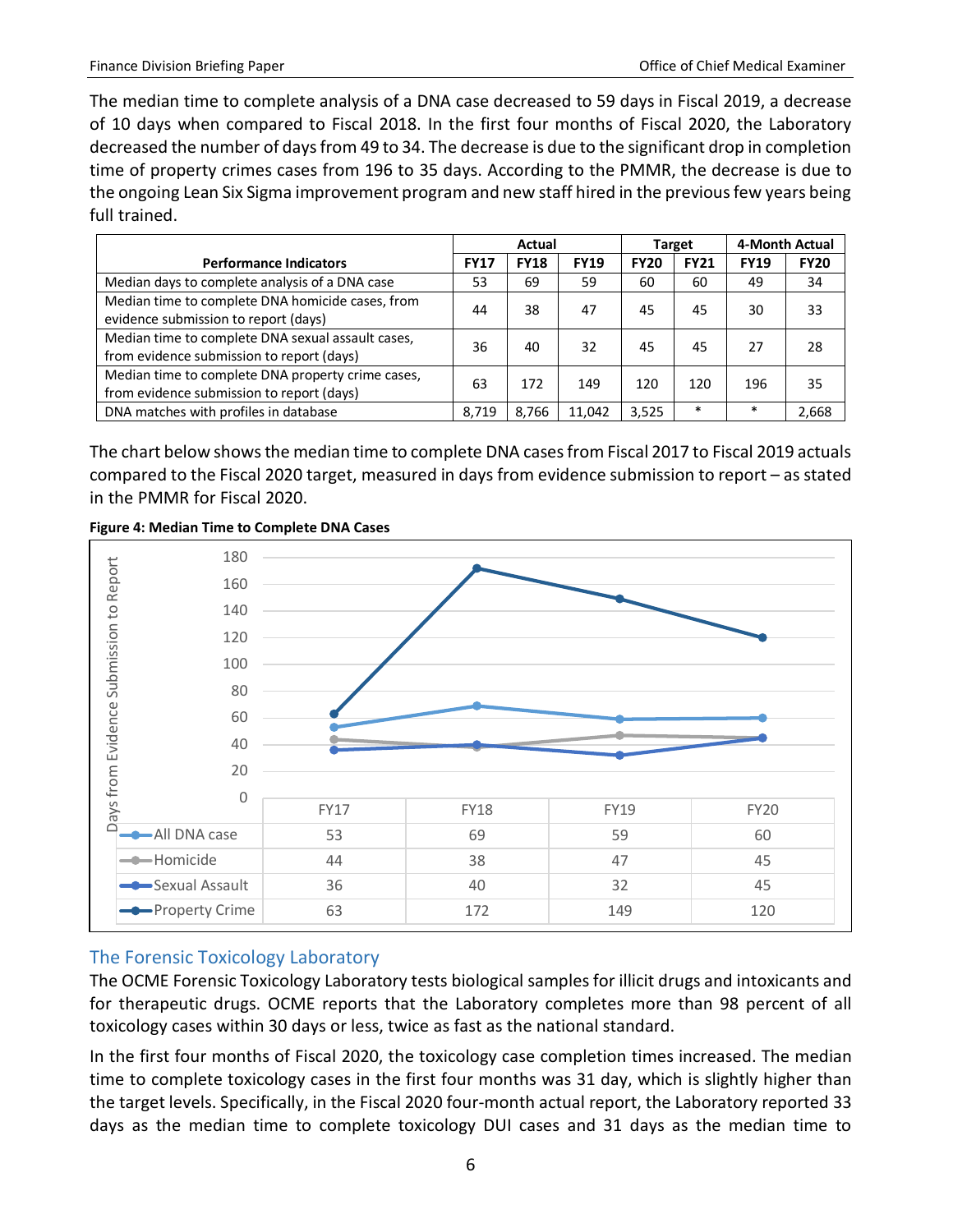complete toxicology sexual assault cases. However, OCME anticipates that turnaround times will speed up significantly in Fiscal 2020 due to the new speedy trial and pre-trial discovery reforms that went into effect January 1, 2020.

|                                                                                      | Actual      |             |             |             | Target      | 4-Month Actual |             |
|--------------------------------------------------------------------------------------|-------------|-------------|-------------|-------------|-------------|----------------|-------------|
| <b>Performance Indicators</b>                                                        | <b>FY17</b> | <b>FY18</b> | <b>FY19</b> | <b>FY20</b> | <b>FY21</b> | <b>FY19</b>    | <b>FY20</b> |
| Median time to complete toxicology DUI (driving under<br>the influence) cases (days) | 17          | 14          | 23          | 30          | 30          | 28             | 33          |
| Median time to complete toxicology sexual assault<br>cases (days)                    | 23          | 18          | 28          | 30          | 30          | 17             | 31          |
| Median time to complete toxicology cases (days)                                      | 22          | 20          | 29          | 30          | 30          | 21             | 31          |

The below chart shows the median time to complete toxicology from Fiscal 2017 to Fiscal 2019 actuals compared to the Fiscal 2020 target, measured in days from evidence submission to report – as stated in the PMMR for Fiscal 2020. For all categories of cases, the PMMR has the same target of 30 days.





#### <span id="page-8-0"></span>Death and Autopsy

In order to perform the process necessary to certify deaths falling within the agency's jurisdiction, the Office strives to (1) respond promptly to scenes of reportable fatalities and conduct related investigations; (2) perform autopsies and examinations necessary to issue timely death certificates; (3) provide diligent investigation for all cremation requests; and (4) certify death certificates in a timely manner.

During the first four months of Fiscal 2020 and Fiscal 2019 OCME met the same median time for scene arrivals by Medicolegal Investigators with a median time of 1.8 hours. During the first four months of Fiscal 2020, the Office reported 54 days as the median time to complete autopsy reports, an increase of 2 days, or four percent, when compared to the same period last year. OCME reports this increase is due to an increased turnaround time for toxicology reports, which are relied upon by Medical Examiners to complete autopsy reports. Even though the median days rose, the median remains well within the 60-day target.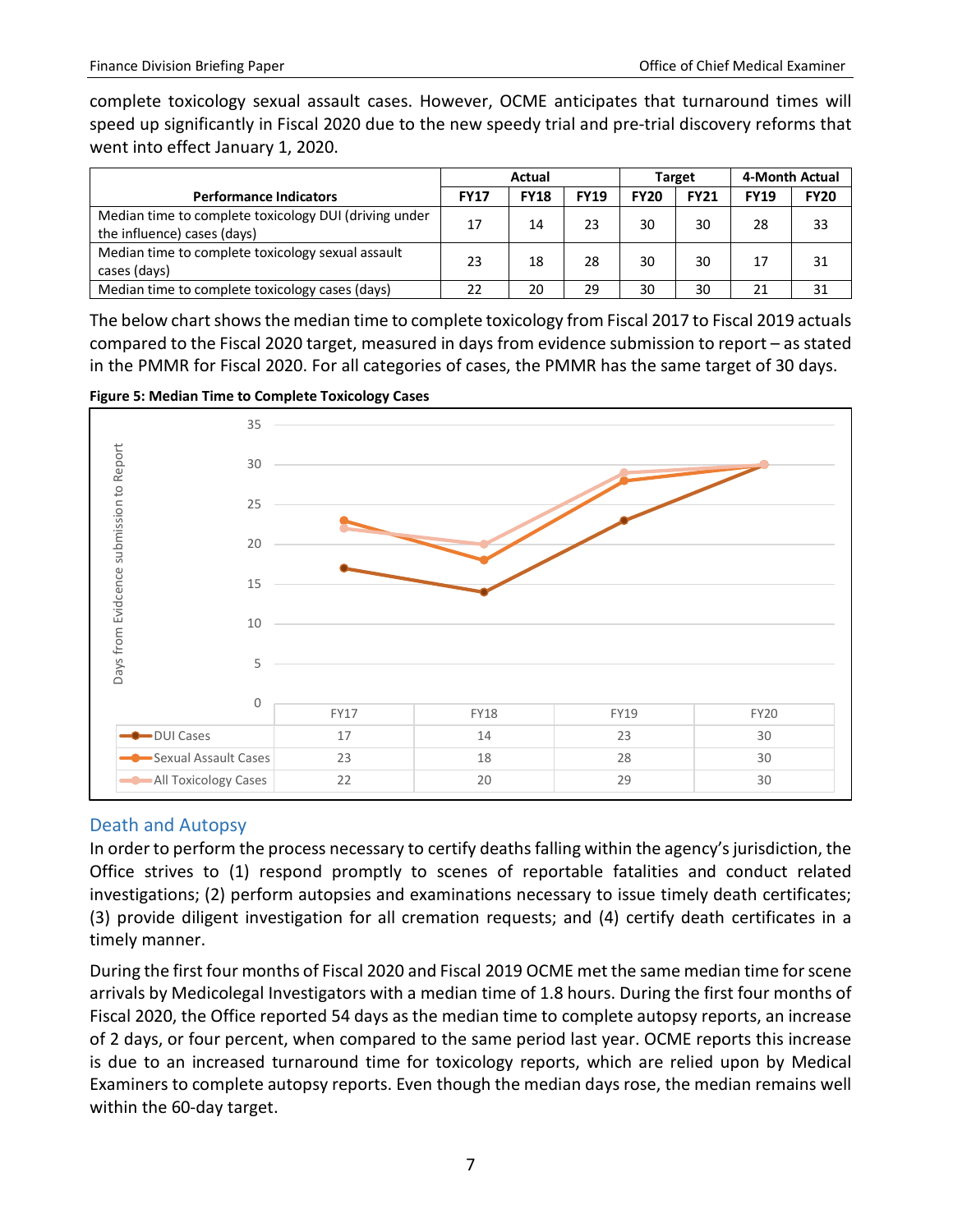The total number of cremation requests received and investigated decreased to 17,148, a decrease of 104 requests when compared to the same period last year. However, there were 140 requests that were rejected. The median time to certify death certificates decreased to 16.3 hours in the first four months of Fiscal 2020, a decrease of .2 hours, which is well below the target of 72 hours.

|                                                                                                     | Actual      |             |             |             | <b>Target</b> | 4-Month Actual |             |
|-----------------------------------------------------------------------------------------------------|-------------|-------------|-------------|-------------|---------------|----------------|-------------|
| <b>Performance Indicators</b>                                                                       | <b>FY17</b> | <b>FY18</b> | <b>FY19</b> | <b>FY20</b> | <b>FY21</b>   | <b>FY19</b>    | <b>FY20</b> |
| Median time for scene arrivals by Medicolegal<br>investigators (MLIs) (hours)                       | 1.9         | 1.8         | 1.9         | $\ast$      | $\ast$        | 1.8            | 1.8         |
| Median time to complete autopsy reports (days)                                                      | 57          | 45          | 56          | 90.0        | 90.0          | 52             | 54          |
| Deaths reported                                                                                     | 28,940      | 30,213      | 30,964      | $\ast$      | $\ast$        | 9,983          | 11,074      |
| Cases where Chief Medical Examiner<br>takes<br>jurisdiction                                         | 7.704       | 7,632       | 7,554       | $\ast$      | $\ast$        | 2,587          | 2,617       |
| Total<br>cremation<br>received<br>and<br>requests<br>investigated as requirement of processing      | 16,525      | 17,252      | 17,148      | $\ast$      | $\ast$        | 5,543          | 5,547       |
| Cremation requests rejected after investigation<br>and turned over to Medical Examiner jurisdiction | 84          | 91          | 140         | $\ast$      | $\ast$        | 49             | 59          |
| Median time to certify death certificates after<br>initial receipt of decedents' remains            | 15.8        | 16.6        | 16.3        | 72.0        | 72.0          | 16.5           | 16.3        |

#### <span id="page-9-0"></span>Mortuary Services

The Office, tasked with providing mortuary services to the City, strives to recover and transport decedents to the City mortuary facilities in a timely manner. In the first four months of Fiscal 2020, the median time for OCME to reach "Ready to Release" status decreased to 11.24 hours. The Office reported a median time of 35 minutes to clear and release to a third party for final disposition, which is equal when compared to the same period last year.

|                                                                                              | Actual      |             |             |             | Target      | 4-Month Actual |             |
|----------------------------------------------------------------------------------------------|-------------|-------------|-------------|-------------|-------------|----------------|-------------|
| <b>Performance Indicators</b>                                                                | <b>FY17</b> | <b>FY18</b> | <b>FY19</b> | <b>FY20</b> | <b>FY21</b> | <b>FY19</b>    | <b>FY20</b> |
| Number of decedents' remains transported and stored<br>by OCME                               | 10,330      | 11,255      | 11,281      | $\ast$      | $\ast$      | 3.796          | 3,875       |
| Median time from OCME receipt of descents' remains<br>to "Ready to Release" status (hours)   | 12.91       | 11.82       | 11.59       |             |             | 11.96          | 11.24       |
| Median time to clear and release to third party for final<br>disposition, per case (minutes) | 34          | 35          | 35          | $\ast$      | $\ast$      | 36             | 36          |

#### <span id="page-9-1"></span>**Identification**

The Office responds to disasters and emergencies when fatalities are involved, providing rapid response and safe fatality management services to the City, as well as identifying victims of disasters and returning their remains to families in a timely manner.

OCME's Department of Forensic Biology continues its work on remains of victims of the September 11, 2001 terrorist attack. OCME reports that, during the first four months of Fiscal 2019, the Office has identified 21,905 remains recovered from a disaster or mass fatality event and 14,701 of these remains were identified.

|                                                                                  | Actual      |             |             |             | Target                   | 4-Month Actual |             |
|----------------------------------------------------------------------------------|-------------|-------------|-------------|-------------|--------------------------|----------------|-------------|
| <b>Performance Indicators</b>                                                    | <b>FY17</b> | <b>FY18</b> | <b>FY19</b> | <b>FY20</b> | <b>FY21</b>              | <b>FY19</b>    | <b>FY20</b> |
| Remains recovered following a disaster or mass<br>fatality incident (cumulative) | 21,905      | 21.905      | 21,905      |             | $\overline{\phantom{0}}$ | 21.905         | 21,905      |
| Remains identified following a disaster<br>(cumulative)                          | 14.348      | 14.467      | 14.608      |             |                          | 14.549         | 14,701      |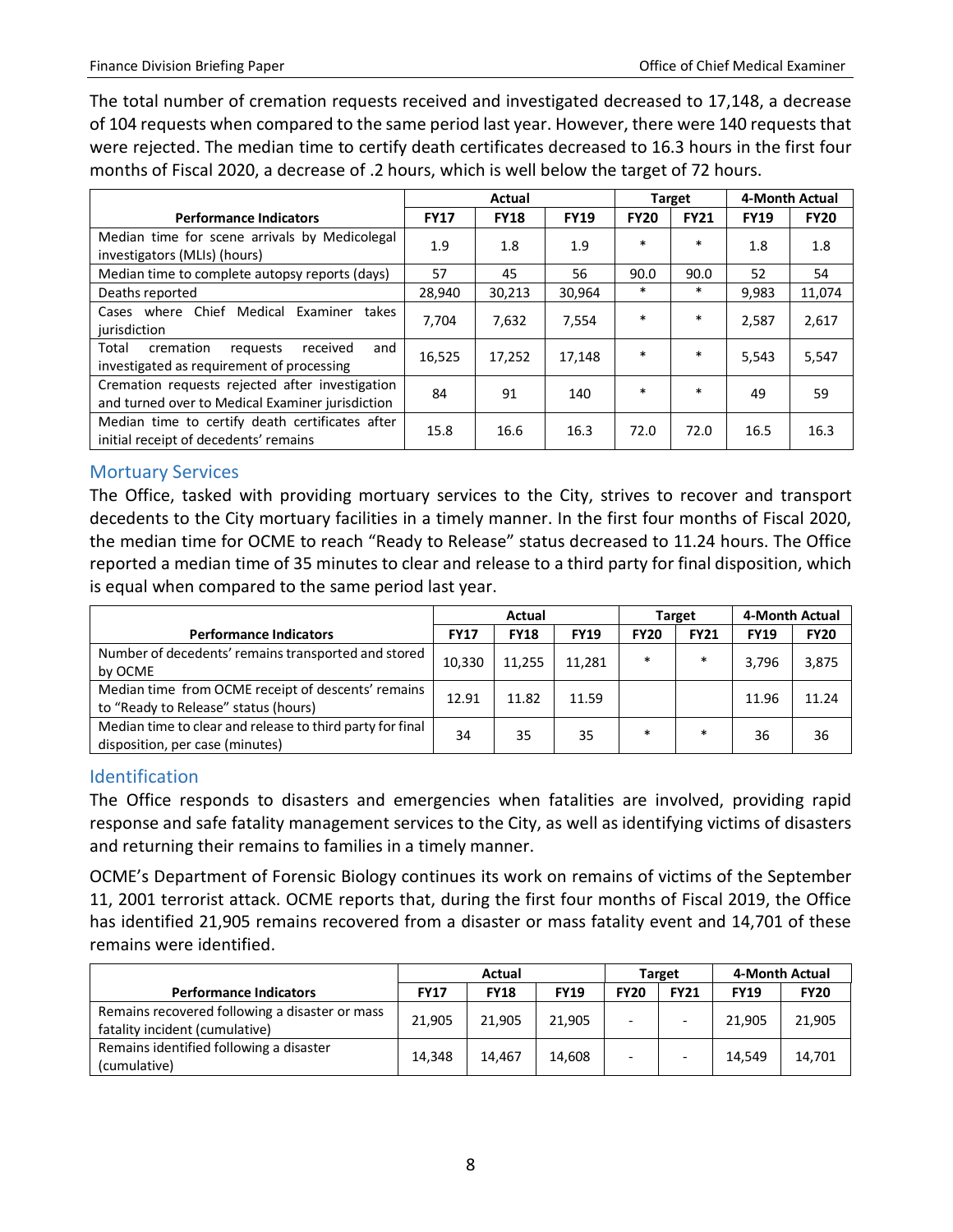## <span id="page-10-0"></span>Contract Budget

The New York City Charter mandates the preparation of a Contract Budget to identify expenditures for contractual services, which are defined as any technical, consultant or personnel service provided to the City by means of a contract. The Contract Budget is actually a subset of the OTPS portion of the City's Expense Budget. The Administration prepares a Contract Budget twice each fiscal year. The Fiscal 2021 Preliminary Contract Budget totals for procurement expenditures across all agencies.

The Department's Fiscal 2021 Contract Budget totals \$4.8 million for 31 contracts accounting for 27.2 percent of the Department's OTPS budget. Contracts for maintenance and repairs- general and security services comprise a substantial portion, 68 percent, of OCME's total contract budget. See Appendix B for more information.



#### **Figure 6: Fiscal 2021 OCME Contract Budget**

#### <span id="page-10-1"></span>Capital Plan Overview

On January 16, 2020, Mayor Bill de Blasio released the Preliminary Capital Commitment Plan for Fiscal 2020-2024 (the Commitment Plan) and the Fiscal 2021-2024 Preliminary Capital Budget (the Capital Budget).

The following section will provide an overview of the Preliminary Commitment Plan and Capital Budget for OCME**.** Each one of these documents should support and be well integrated with one another to properly execute the City's capital projects as well as meet its infrastructure goals. Below we will examine to what extent this is occurring, where improvements need to be made, and the overall feasibility of OCME capital program.

### <span id="page-10-2"></span>Preliminary Capital Budget for Fiscal 2021-2024

The Capital Budget provides the estimated need for new appropriations for Fiscal 2020 along with projections for the subsequent three-year capital program. Appropriations represent the legal authority to spend capital dollars and are what the Council votes on at budget adoption.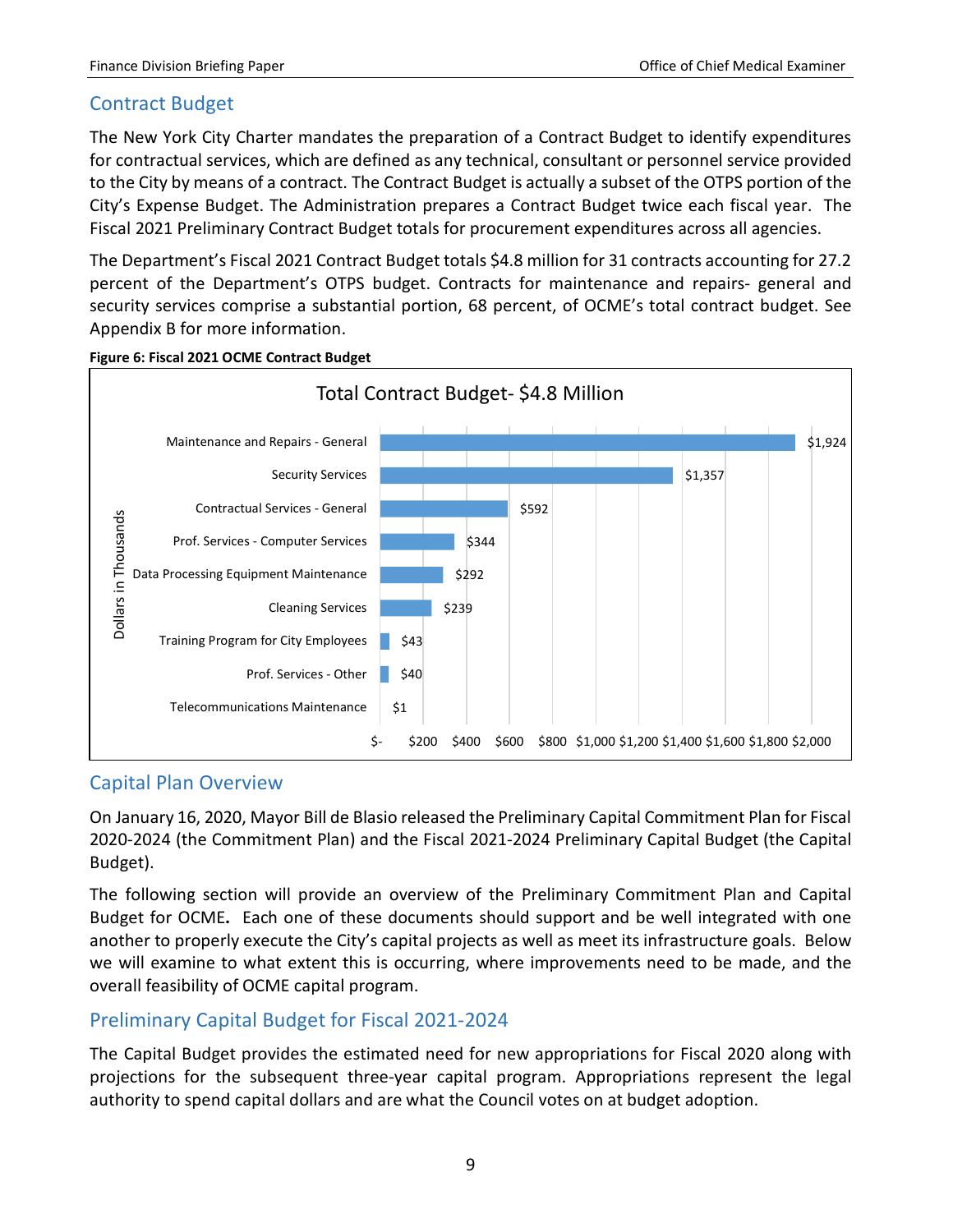#### **Figure 7: Preliminary Capital Budget**



As shown in the chart at left, OCME's Fiscal 2021 Preliminary Capital Budget includes \$19.5 million in Fiscal 2021-2024. This represents approximately 4.3 percent of the Department's total \$448.2 million Capital Budget for 2021-2024.

### <span id="page-11-0"></span>Preliminary Capital Commitment Plan for Fiscal 2020-2024

The City's Capital Commitment Plan details the Administration's plan to spend the appropriations voted on by the City Council at Adoption. The Commitment Plan provides project-level funding detail as well an estimate of expenditure dates. It is through this document that we gain insight into a project's estimated cost, start date and time to completion.

The OCME Preliminary Commitment Plan includes \$36.6 million in Fiscal 2020-2024. This represents approximately 4.9 percent of the Department's total \$748.9 million Preliminary Commitment Plan. The Capital Commitment Plan is significantly higher than the Capital Budget because it includes the current appropriations for Fiscal 2020. Uncommitted appropriations in Fiscal 2020 make up the amount that will be re-appropriated or rolled into Fiscal 2021 in the Executive and Adopted Budgets.



**Figure 8: Capital Commitment Plan**

The Preliminary Capital Plan for OCME for Fiscal 2020-2024 has increased by \$1.1 million to a total of \$36.6 million, demonstrating a three percent increase when compared to the Office's Adopted Commitment Plan.

A natural result of more realistic timelines is capital projects extending beyond the Commitment Plan's five-year time frame. To address this the Administration has added Section VII. titled "Redistribution of the City's Capital Plan" to the Commitment Plan. What this section does is increase the transparency of the Commitment Plan by showing the distribution of funding beyond the required five years to ten years (Fiscal 2020 -2029). This extension allows the Council and the public to better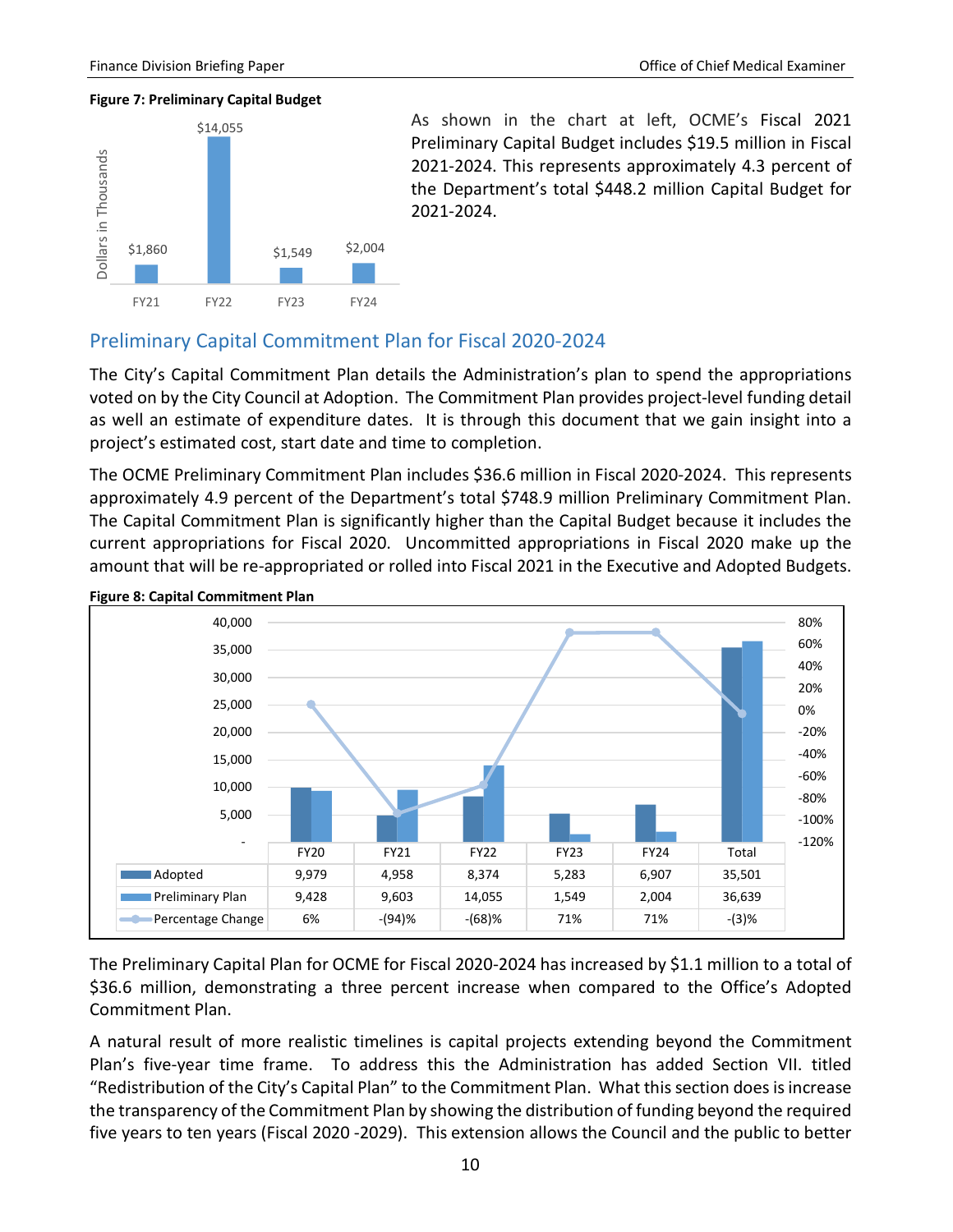differentiate between movement beyond the years of the Commitment Plan and a simple elimination of funding. OCME's ten-year total is \$57.8 million, which is \$21.2 million greater than OCME's fiveyear plan. This increase shows that the City's commitment to continuing many of its current projects beyond the time frame of the Capital Commitment Plan.

### <span id="page-12-0"></span>Fiscal 2021 Preliminary Capital Commitment Plan Highlights

Major capital projects included in the Preliminary Capital Plan for Fiscal 2020-2024 include the following.

- As of November 2019, the Office was experiencing challenges in identifying a location for the new medical examiner facility. Once a location has been determined, a budget will be developed.
- The Forensic Biology Laboratory is in the process of procurement of next generation sequencers and liquid handling robots, which is anticipated to be completed in Fiscal 2021.
- The Queens Annex Phase is temporarily suspended in order to evaluate infrastructure emerging needs.
- Funding for IT Infrastructure Network Upgrade added to fund projects including server upgrades, WIFI upgrades and network switches.

Completed projects include the following:

- Laboratory Information Management System;
- Histology Department Laboratory Equipment;
- Replace Queens Water Heater System;
- Security System upgrades; and
- Upgrade of Equipment for Combined DNA Index System (CODIS) Database.

Newly added capital projects in the Preliminary Plan include the following:

• \$19.8 million for Fiscal 2020-2024 for agency wide physical security system upgrades.